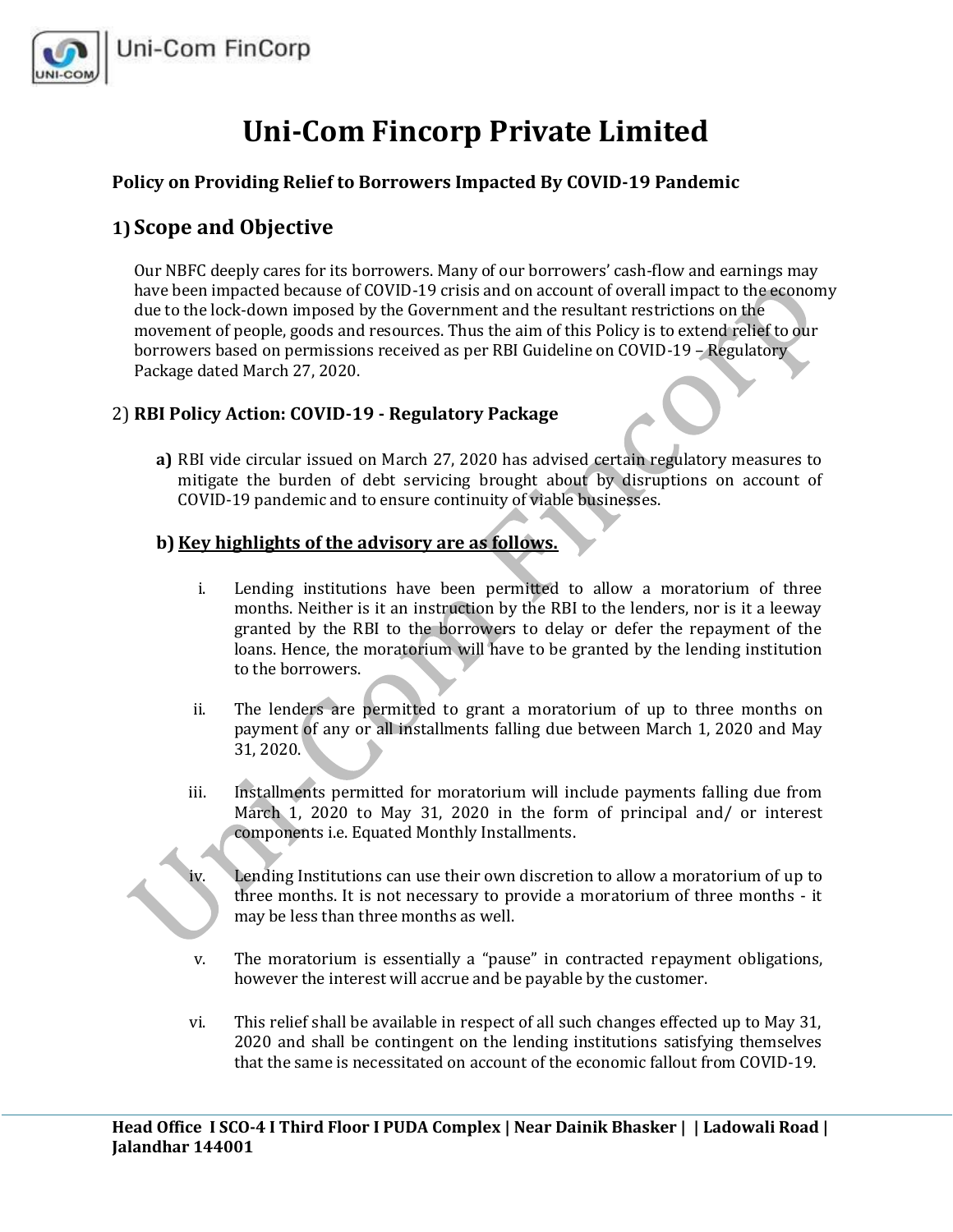#### **3) Uni-Com Fincorp's Approach**

Our NBFC deeply cares for its borrowers and understands the difficulties borrowers are facing because of the COVID-19 crisis. Hence we propose to provide the benefit of moratorium to borrowers who seek the same as per terms detailed in this note. Basis the above RBI guidelines, the policy adopted by Board of Uni-com Fincorp Pvt Ltd in this matter are as follows:

- a) All borrowers who have availed of "instalment" loan such as Construction loans, loan against property, two wheeler loans, business loans prior to April 1, 2020 are eligible. Borrowers are advised that opting for the moratorium will result in interest being charged on the outstanding loan amount during the period of moratorium as well as the extended tenor of their loan or Increase EMI Amount and hence borrowers should avail it only if they are unable to service their loan.
- b) Under this policy the NBFC may allow a moratorium of up to three months on payment of instalments1.
- c) Interest shall continue to accrue on the outstanding portion of such term loan during the moratorium period at the same rate as contracted for the respective loan.
- d) The NBFC will present the post-dated cheques / ECS or NACH mandates, debit customer account, etc., provided by the borrowers for collection on the respective due dates. In case the instalment is cleared by way of the instrument provided by the customer and presented by the NBFC, then no refund will be issued. Moratorium if any will only be provided for subsequent installment(s) on request of the customer.
- e) Borrowers who wish to avail moratorium should give intimation Via SMS or update on our official website at **[www.unicom-fincorp.com](http://www.unicom-fincorp.com/)** or email us at **info@unicom-fincorp.com**, quoting the Loan account number. The Company's official shall seek consent of the Borrower who does not want to avail the moratorium.
- f) Moratorium benefits include:
	- i. Deferment for paying installments for up to 3 months.
	- ii. Not reporting to bureaus as defaulter during the moratorium period.
	- iii. No penal and bounce charges for installments pertaining to the moratorium period.
- g) Borrowers having overdues prior to March 1, 2020 are not eligible for the said scheme and such requests shall not be considered by the NBFC. In case borrowers have overdues for period prior to March 1, 2020 and do not pay the same, then the NBFC will have to report the customer's default to credit bureaus which will affect the customer negatively as the customer's credit scores will get affected. Further, the NBFC may have to incur credit losses for such NPA cases, if dues prior to March 1 2020 are not collected. Hence the NBFC will call borrowers and make normal collection efforts to regularise overdues prior to March 1, 2020 as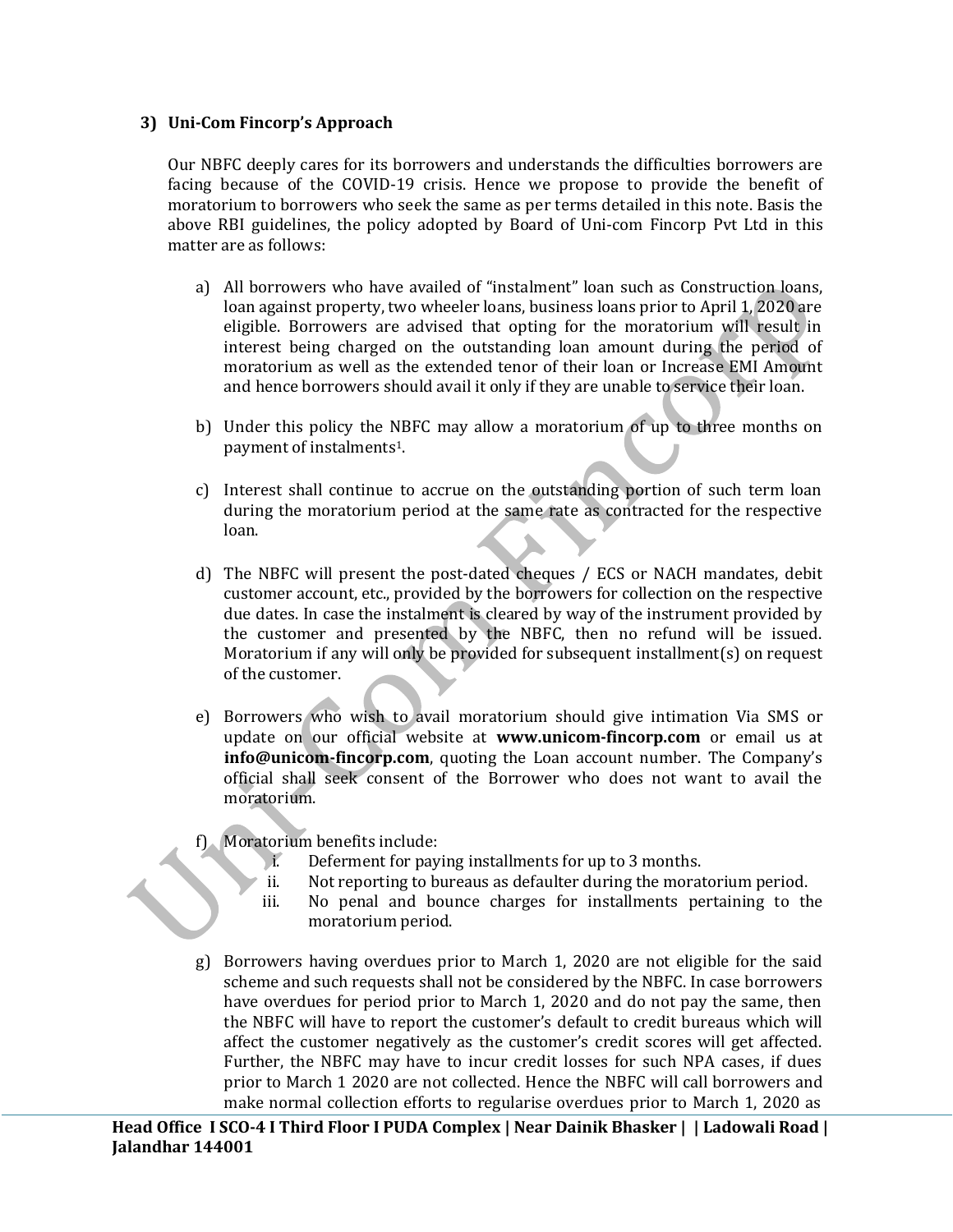there is no moratorium applicable to overdues pertaining to period prior to March 1, 2020 as per the regulations.

- h) The repayment schedule for such retail installment loans that have been provided moratorium benefits will be restructured to recover the deferred installments, along with applicable interest. The interest accrued would be added to the principal.
- i) No penal or bounce cheque charges would be levied for borrower granted moratorium / relief under the policy during the moratorium period.
- j) In case the borrower wants to make payment of installment in spite of seeking moratorium, the said installment shall be accounted for as advance payment and no prepayment charges would be applicable. Interest for such payment shall be accordingly adjusted from total interest payable by the borrower.

#### 4) **Criteria that may be considered for providing above mentioned relief**

All the borrowers are eligible for the abovementioned relief except the borrowers having overdues prior to March 1, 2020 are not eligible for the said scheme.

#### 5) **Other applicable conditions**

- a) The NBFC would provide separate terms and conditions for different types of loan. Other credit conditions in the sanction letters already issued would remain unchanged.
- b) In respect of reliefs granted under this policy, requisite documentation may be taken by the NBFC, including through electronic form.
- c) If borrowers have already paid their instalments or serviced their interest for March 2020, such borrowers can avail moratorium for instalments falling due in April and May 2020.
- d) The borrower should not be under IBC proceedings or have been classified as wilful defaulter/ RFA/ Fraud by any NBFC or financial institution.
- e) The moratorium/deferment granted to borrowers will not qualify as default on the part of borrowers for the purposes of supervisory reporting and for reporting to credit information companies (CICs).
- The relief given as above as per the special dispensation given by RBI will not result in any downgrade of asset classification. However, if there is an existing default like interest/ principal due up to February 29, 2020, asset classification and provisioning norms of the NBFC will apply.
- g) While this policy outlines the broad internal guidance that the NBFC will follow to take decisions regarding moratorium, the NBFC retains the discretion to change the policy from time to time and announce it appropriately on its website.